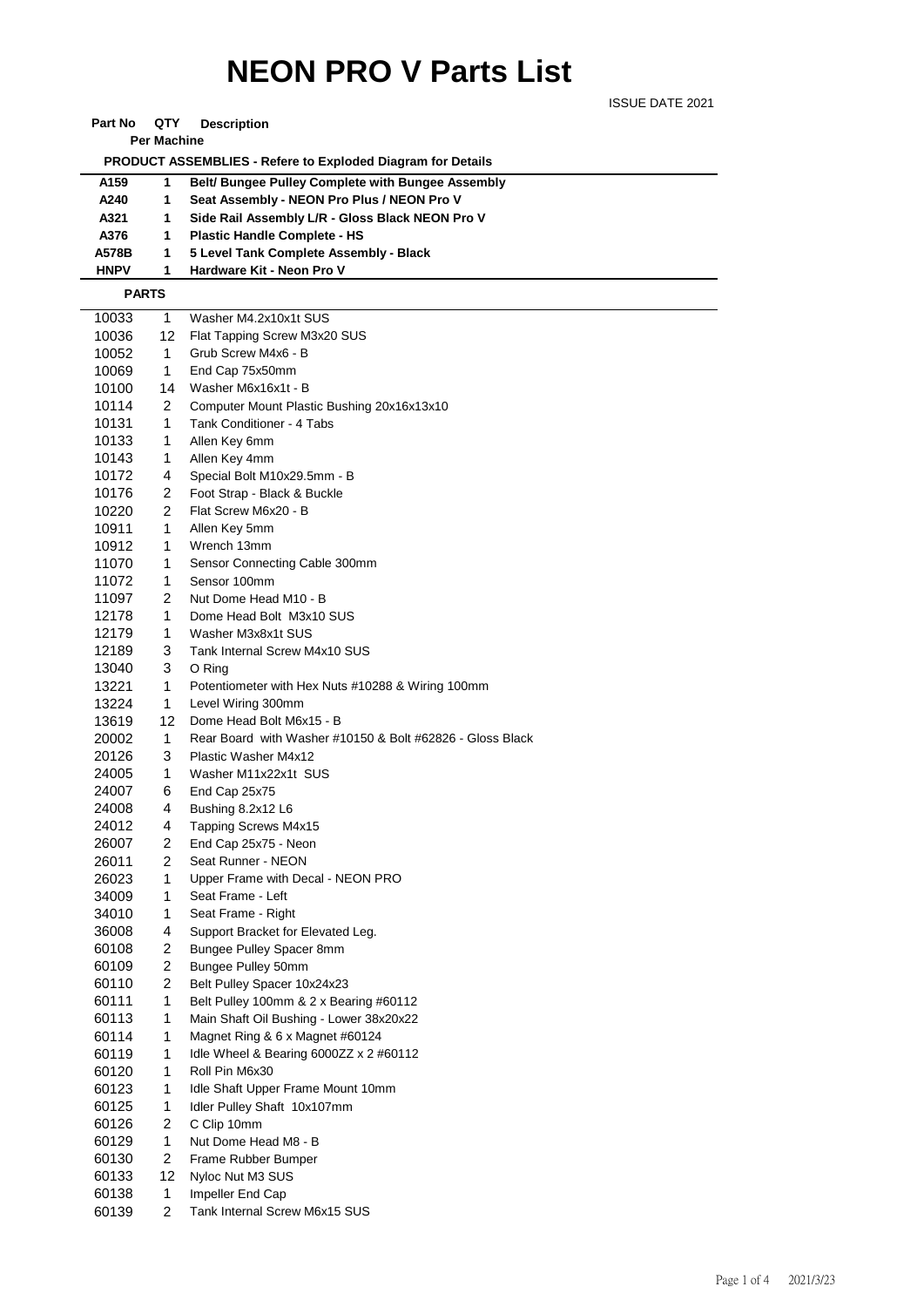| Part No        | QTY                | <b>Description</b>                                                                                                           |
|----------------|--------------------|------------------------------------------------------------------------------------------------------------------------------|
|                | <b>Per Machine</b> |                                                                                                                              |
| 60145          | 1                  | Frame Plug 38.1mm                                                                                                            |
| 60148          | 1                  | Heart Rate Lead- 400mm                                                                                                       |
| 60150          | 1                  | Main Shaft Nylon Bushing - Upper                                                                                             |
| 60221          | 1                  | Hex Head Bolt M10x90 - B                                                                                                     |
| 60247          | 2                  | O Ring 15.6X6.7X3.5mm                                                                                                        |
| 60304          | 1<br>1             | <b>Flywheel Upper Shaft</b>                                                                                                  |
| 60316<br>60900 | 1                  | Flywheel Lower Shaft with Impeller #64971- L4/L5 - B<br>Belt Bungee Pulley Complete & Velcro #60903 & One Way Bearings#90136 |
| 61001          | 1                  | Tank Bonding Strip 3M-VHB 40x40x1mm                                                                                          |
| 61010          | 4                  | Tank Bonding Strip 3M-VHB 20x40x1mm                                                                                          |
| 61063          | 2                  | Footplate Slider with Velcro #65997                                                                                          |
| 61064          | 2                  | Footplate Slider Base 120x111x22.8                                                                                           |
| 61066          | 1                  | Plastic Washer M5920.1x2T                                                                                                    |
| 61228          | 1                  | Dome Head Bolt M8x65 - B                                                                                                     |
| 62002          | 1                  | Siphon                                                                                                                       |
| 62807          | 2                  | Dome Head Bolt M8x15 - B                                                                                                     |
| 62810          | 5                  | Dome Head Bolt M8x35 - B                                                                                                     |
| 62811          | 4                  | Dome Head Bolt M8x45 - B                                                                                                     |
| 62815          | 8                  | Hex Head Bolt M6x20 - B                                                                                                      |
| 62818          | 2                  | Hex Head Bolt M8x160 - B                                                                                                     |
| 62819          | 2                  | Hex Head Bolt M8x60 - B                                                                                                      |
| 63132          | 12                 | Allen Key Bolt-M3x20 - SUS                                                                                                   |
| 63144          | 1                  | Tank Plug for HS Tank                                                                                                        |
| 63820          | 1                  | Round Decal - VARIABLE FLUID RESISTANCE - Black                                                                              |
| 64502          | 1                  | Handle Plastic Cap                                                                                                           |
| 64503          | 1                  | Pin for Belt                                                                                                                 |
| 64504          | 1                  | Plastic Handle Belt 2900mm - HS                                                                                              |
| 64507          | 2                  | Handle Plastic Cap - L/R                                                                                                     |
| 64510          | 1                  | Battery Cap                                                                                                                  |
| 64511          | 2                  | Round Head Phillips Screw SUS M3x12 - B                                                                                      |
| 64512          | 4                  | Counter Sunk Screw SUS M3x20 - B                                                                                             |
| 64516          | 2                  | Plastic Handle Grip                                                                                                          |
| 64524          | 6                  | Counter Sunk Screw SUS M3x25 - B                                                                                             |
| 64525          | 1                  | Handle with Decal #64523                                                                                                     |
| 64983          | 1                  | L4/L5 Tank Adjuster Outer Valve & Rubber Spacer #66974 & M6 Ball Plunger #66976                                              |
| 64984<br>64986 | 1<br>1             | L5 Tank Adjuster Inner Valve - Black<br>Adjuster Knob for Plus / V / XL - Black                                              |
| 64987          | 1                  | L5 Adjuster Knob Base - Black with Decals #64985 Black                                                                       |
| 64988          | 1                  | L4/L5 Valve Base - Black                                                                                                     |
| 65118          | 1                  | Tank Large Ring Seal - Black 499x5.8 Black                                                                                   |
| 65125          | 1                  | Rubber End Cap - Main Frame                                                                                                  |
| 65142          | 2                  | Hex Head Bolt M8x15 - B                                                                                                      |
| 65243          | 2                  | Tank Strut bracket - NEON PRO                                                                                                |
| 65693          | 8                  | Dome Head Bolt M5x15 - B                                                                                                     |
| 65702          | 4                  | Seat Wheel                                                                                                                   |
| 65820          | 1                  | <b>Bungee Hook Mount</b>                                                                                                     |
| 65917          | 2                  | Dome Head Bolt M8x120                                                                                                        |
| 65918          | 1                  | Dome Head Bolt M10x60 - B                                                                                                    |
| 65921          | 24                 | Washer M8.5x19x1.6t - B                                                                                                      |
| 65923          | 1                  | Bungee Slider 8mm                                                                                                            |
| 65931          | 9                  | Nyloc Nut M8 - B                                                                                                             |
| 65935          | 2                  | Nyloc Nut M6 - B                                                                                                             |
| 65949          | 5                  | Washer M10x21x2t - B                                                                                                         |
| 65980          | 1                  | Lower Tank Shell with Decal #61006                                                                                           |
| 65982          | 1                  | Inner Reserve Tank Shell / AR                                                                                                |
| 65997          | 2                  | Velcro for Sliding                                                                                                           |
| 66029          | 4                  | Counter Sunk Bolt 4x10 - B                                                                                                   |
| 66039          | 4                  | <b>Bumper</b>                                                                                                                |
| 66047          | 2<br>4             | Brush Cover - Left & Right                                                                                                   |
| 66056<br>66058 | 1                  | Bump Stop - Square 23x15x6.5<br>Seat LS-E28 - for Dual Rail                                                                  |
| 66061          | 4                  | Spacer 20x8x38                                                                                                               |
| 66062          | 2                  | Spacer 12x8x209                                                                                                              |
| 66063          | $\overline{c}$     | Axle shaft 8mm                                                                                                               |
| 66064          | 4                  | D7 Eclip                                                                                                                     |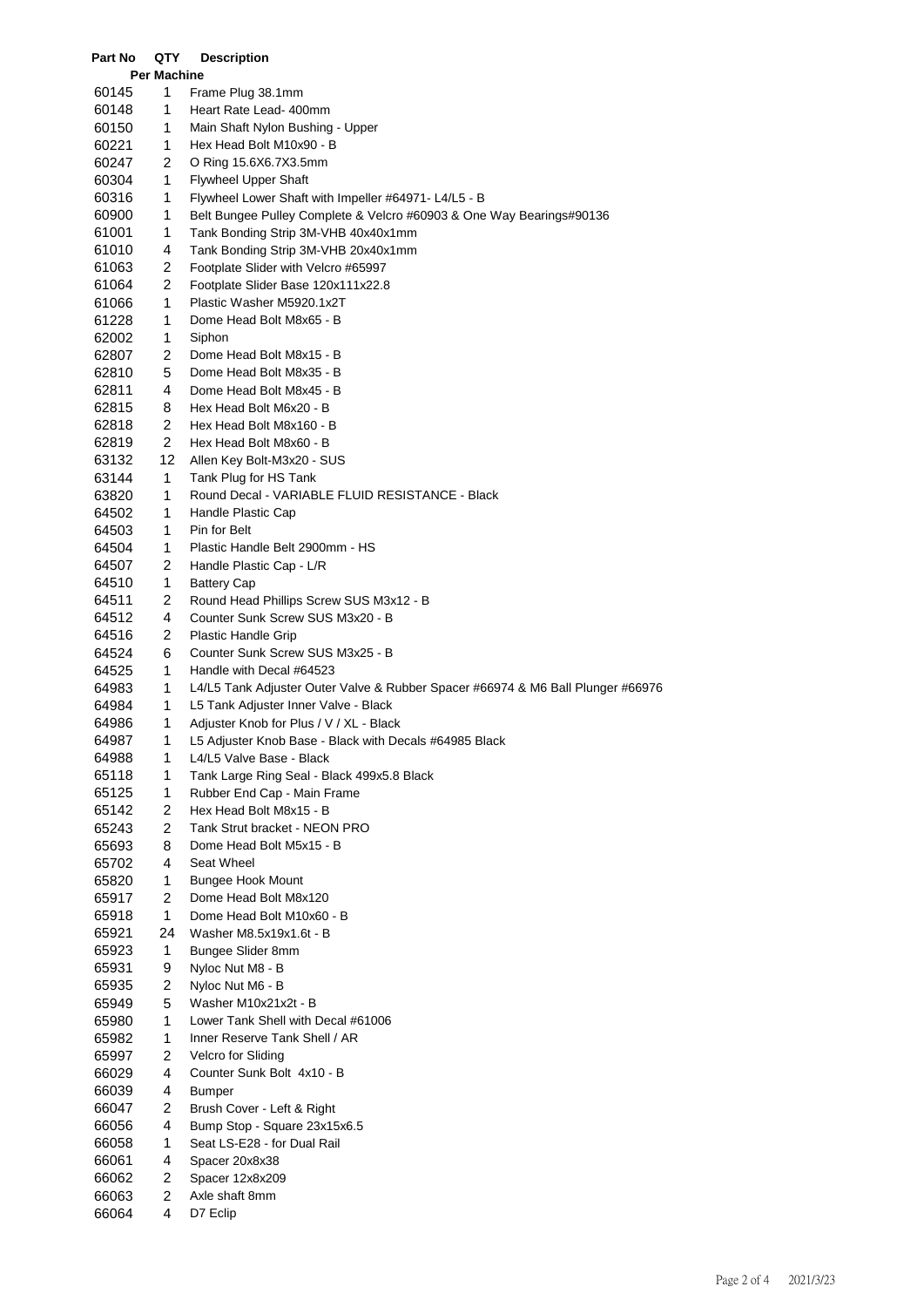## **Part No QTY Description Per Machine** 66065 4 Spacer 12.7x8x17.5<br>66070 2 Transport Wheel 2 Transport Wheel 66074 12 Dome Head Screw for Wood M3x15 - B 66323 4 Seat Wheel 98A 66924 1 Bungee Rope 8mm x 2230 & Inner Clip #65922 - Apollo PRO / VIKPRO 66973 1 Rubber Seal 66992 4 Flat Tapping Screw M3x16 - SUS<br>67988 1 End Cap - Adjuster Knob 1 End Cap - Adjuster Knob 67992 1 Upper Tank Shell - L5 & Double Lip Seal # 66972 with Decals #66960 70005H 1 Bluetooth Auto-Adjust Monitor - L5 70192 2 Hex Head Bolt M8x130 - B 70932 1 LCD for Bluetooth Auto-Adjust Monitor-AOMEI<br>90104 2 Rubber Hook Cover 8mm x 50mm

2 Rubber Hook Cover 8mm x 50mm